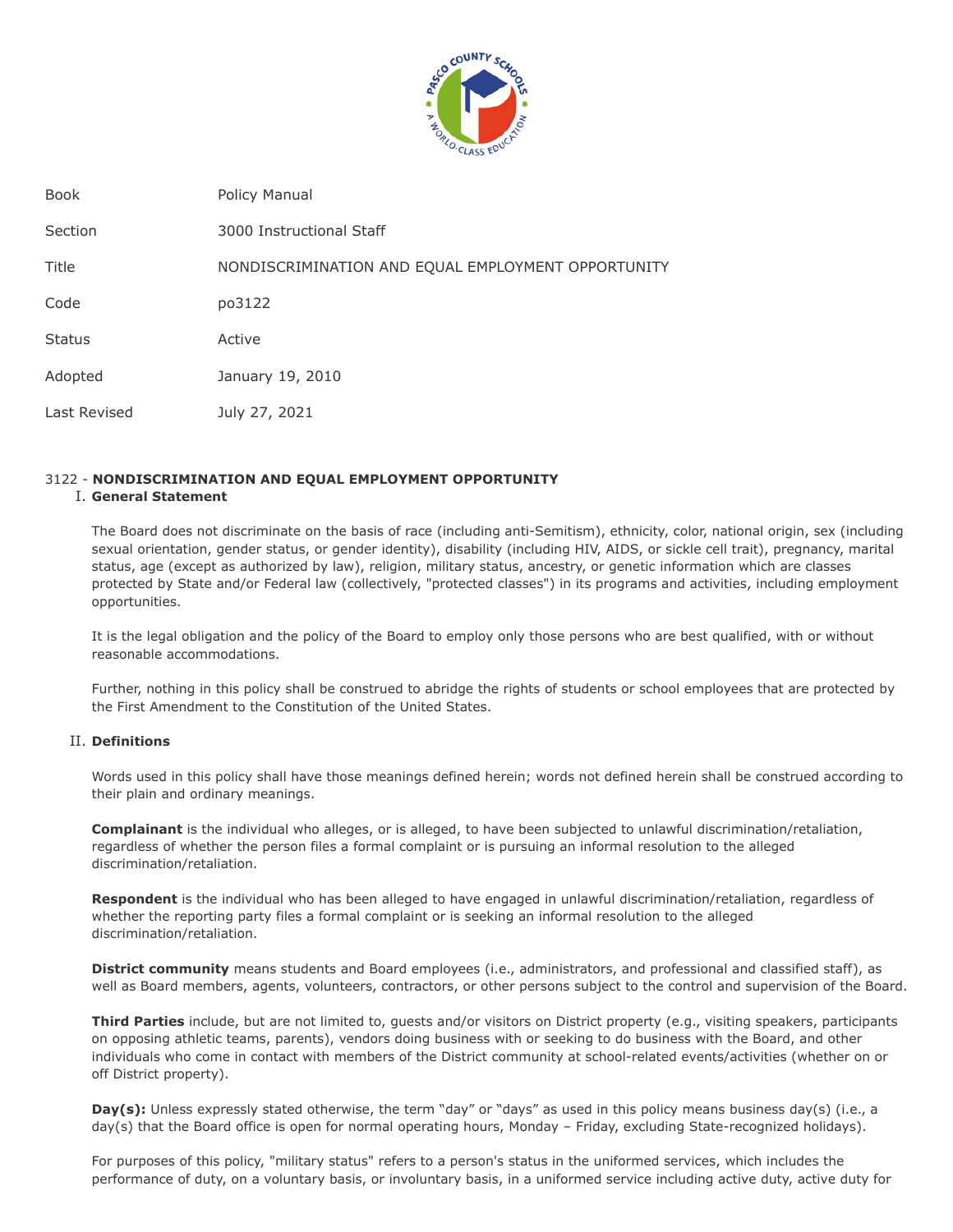training, initial active duty for training, inactive duty for training, and full-time National Guard duty. It also includes the period of time for which a person is absent from employment for the purpose of an examination to determine the fitness of the person to perform any such duty as listed above.

# III. **District Compliance Officer(s)**

The Superintendent shall appoint compliance officer(s) whose responsibility it will be to require that Federal and State regulations are complied with and that any inquiries or complaints are dealt with promptly in accordance with law. The Superintendent shall also require that proper notice of nondiscrimination for Title II, Title VI, and Title VII of the Civil Rights Act of 1964, Section 504 of the Rehabilitation Act of 1973, Americans with Disabilities Act of 1990, and the Age Discrimination in Employment Act will be provided to staff members and the general public. Any sections of the District's collectively-bargained, negotiated agreements dealing with hiring, promotion, and tenure will contain a statement of nondiscrimination similar to that in the Board's statement above.

The following person is designated as the Compliance Officer, ADA Coordinator, and Title IX Coordinator:

Sheila Blue, Equity Manager 7227 Land O'Lakes Blvd. Land O'Lakes, Florida 34638 813-794-2679 sblue@pasco.k12.fl.us

The following person is designated as the Section 504 Compliance Officer:

Melissa Musselwhite, Director of Student Support Services and Programs 7227 Land O'Lakes Blvd. Land O'Lakes, Florida 34638 (813) 794-2627 mmusselw@pasco.k12.fl.us

The name(s), title(s), and contact information of this/these individual(s) will be published annually on the District's website.

The names, titles, and/or contact information of the persons presently serving as Compliance Officers may change from time to time, and such changes shall be deemed technical corrections within the meaning of Bylaw 0131.1 and shall be made pursuant to that bylaw.

# IV. **Complaint Procedures**

Except for sex discrimination and/or Sexual Harassment that is covered by Policy 2266 - Nondiscrimination on the Basis of Sex in Education Programs or Activities, any employee who alleges to have been subjected to unlawful discrimination may utilize the following complaint procedures as a means of reaching, at the lowest possible administrative level, a prompt and equitable resolution of the matter. Nothing contained in this policy is intended to interfere with the rights of any individual to pursue a complaint of unlawful harassment or retaliation with the U.S. Department of Education's Office for Civil Rights ("OCR"), the Florida Commission on Human Relations ("FCHR"), or the Equal Employment Opportunity Commission ("EEOC").

In accordance with Federal and State law, employees will be notified of their right to file an internal complaint regarding an alleged violation, misinterpretation or misapplication of Federal and/or State law. In addition, employees will be notified of their right to file a complaint with the OCR, FCHR, or the EEOC.

Internal complaints must be in writing and identify the specific circumstances or areas of dispute that have given rise to the complaint and offer possible solutions to the dispute. The complaint must be filed with a compliance officer within the time limits specified below. The compliance officer is available to assist individuals in filing a complaint.

# V. **Internal Complaint Procedure**

The following internal complaint procedure is available to employees for the prompt and equitable resolution of complaints alleging discrimination that is prohibited in this policy. This complaint procedure is not available to unsuccessful applicants. Use of the internal complaint procedure is not a prerequisite to the pursuit of other remedies, including the filing of a complaint with the OCR, FCHR, or EEOC.

- A. An employee with a complaint based on alleged discrimination may first discuss the problem with the compliance officer.
- B. If the informal discussion does not resolve the matter, or if the employee skips Step A, the individual may file a formal written complaint with the compliance officer. The written complaint must contain the name and address of the individual or representative filing the complaint, be signed by the complainant or someone authorized to sign for the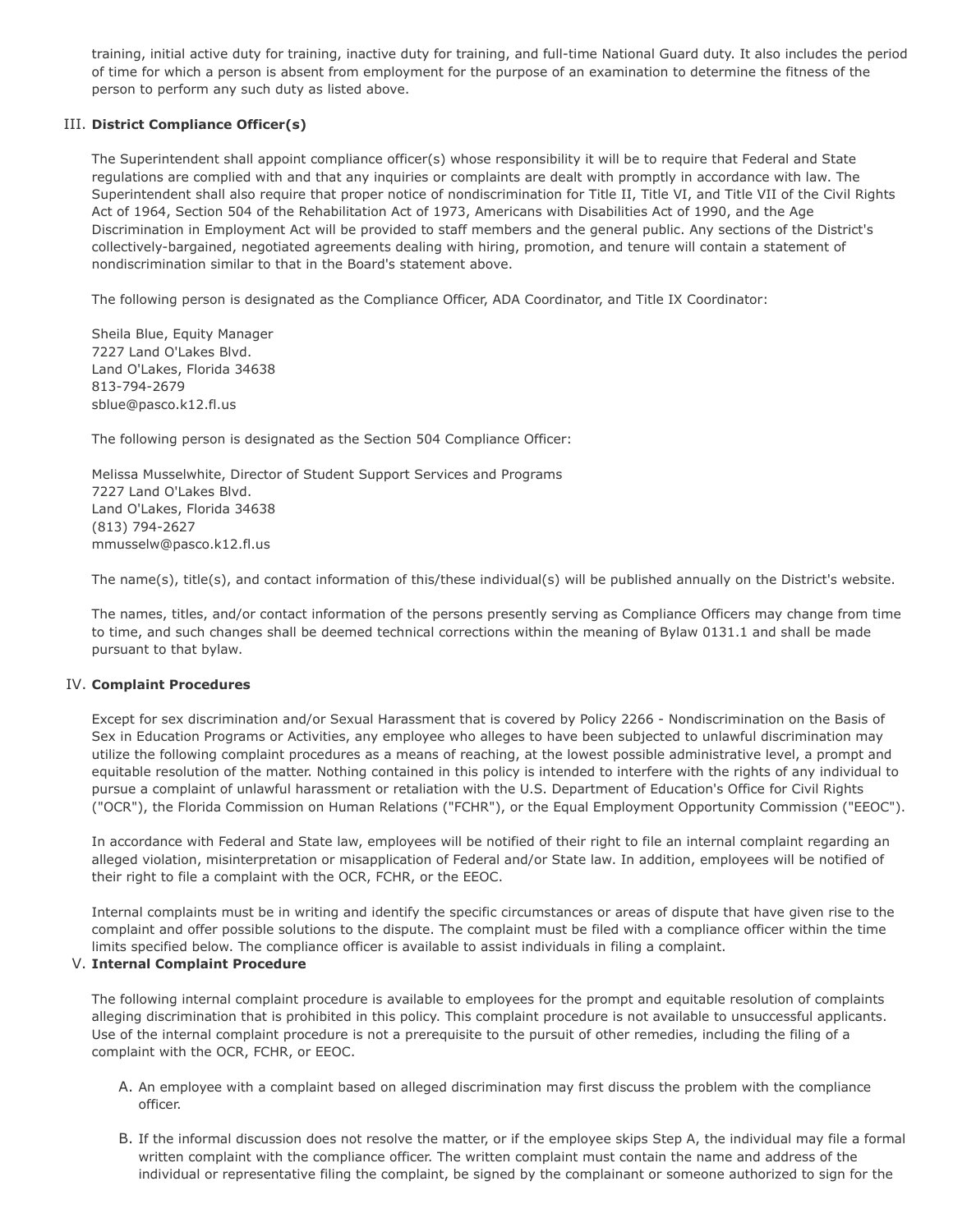complainant, describe the alleged discriminatory action in sufficient detail to inform the compliance officer of the nature and date of the alleged violation, and propose a resolution. The complaint must be filed within thirty (30) days of the circumstances or event giving rise to the complaint unless the time for filing is extended by the compliance officer for good cause.

- C. The compliance officer will conduct an independent investigation of the matter (which may or may not include a hearing). This complaint procedure contemplates informal, but thorough investigations, affording all interested persons and their representatives, if any, an opportunity to present witnesses and other evidence relevant to the complaint. The compliance officer will provide the complainant with a written disposition of the complaint within ten (10) days. If no decision is rendered within ten (10) days, or the decision is unsatisfactory in the opinion of the complainant, the employee may file, in writing, an appeal with the Superintendent.
- D. The Superintendent will, within ten (10) days of receiving the written appeal, conduct a hearing with all parties involved in an attempt to resolve the complaint.

The Superintendent will render his/her decision within ten (10) days of the hearing.

- E. The employee may be represented, at his/her own cost, at any of the above-described meetings/hearings.
- F. The right of a person to a prompt and equitable resolution of the complaint shall not be impaired by the person's pursuit of other remedies. Use of this internal complaint procedure is not a prerequisite to the pursuit of other remedies.

If it is determined that the complainant was subjected to unlawful discrimination, the CO must identify what corrective action will be taken to stop, remedy, and prevent the recurrence of the discrimination/retaliation. The corrective action should be reasonable, timely, age-appropriate and effective, and tailored to the specific situation.

# VI. **Filing a Complaint with OCR/FCHR/EEOC**

At any time, if an employee believes that they have been subjected to unlawful discrimination, the individual may file a complaint with the OCR, FCHR, or EEOC.

### VII. **Retaliation**

Retaliation against a person who makes a report or files a complaint alleging unlawful discrimination/retaliation or participates as a witness in an investigation is prohibited. Neither the Board nor any other person may intimidate, threaten, coerce or interfere with any individual because the person opposed any act or practice made unlawful by any Federal or State civil rights law, or because that individual made a report, formal complaint, testified, assisted or participated or refused to participate in any manner in an investigation, proceeding, or hearing under those laws and/or this policy, or because that individual exercised, enjoyed, aided or encouraged any other person in the exercise or enjoyment of any right granted or protected by those laws and/or this policy.

Retaliation against a person for making a report of discrimination, filing a formal complaint, or participating in an investigation or meeting is a serious violation of this policy that can result in imposition of disciplinary sanctions/consequences and/or other appropriate remedies.

Formal complaints alleging retaliation may be filed according to the internal complaint process set forth above.

The exercise of rights protected under the First Amendment of the United States Constitution does not constitute retaliation prohibited under this policy.

# VIII. **Training**

The compliance officers will also oversee the training of employees in the District so that all employees understand their rights and responsibilities under Federal and State law, and are informed of the Board's policies and practices with respect to fully implementing and complying with the requirements of Federal and State law.

#### IX. **Notice**

Notice of the Board's policy on nondiscrimination in employment practices and the identity of the compliance officers will be posted throughout the District, and published in the District's recruitment statements or general information publications as required by Federal and State law and this policy.

#### X. **Retention of Investigatory Records and Materials**

The Compliance Officer(s) is responsible for overseeing retention of all records that must be maintained pursuant to this policy. All individuals charged with conducting investigations under this policy shall retain all information, documents,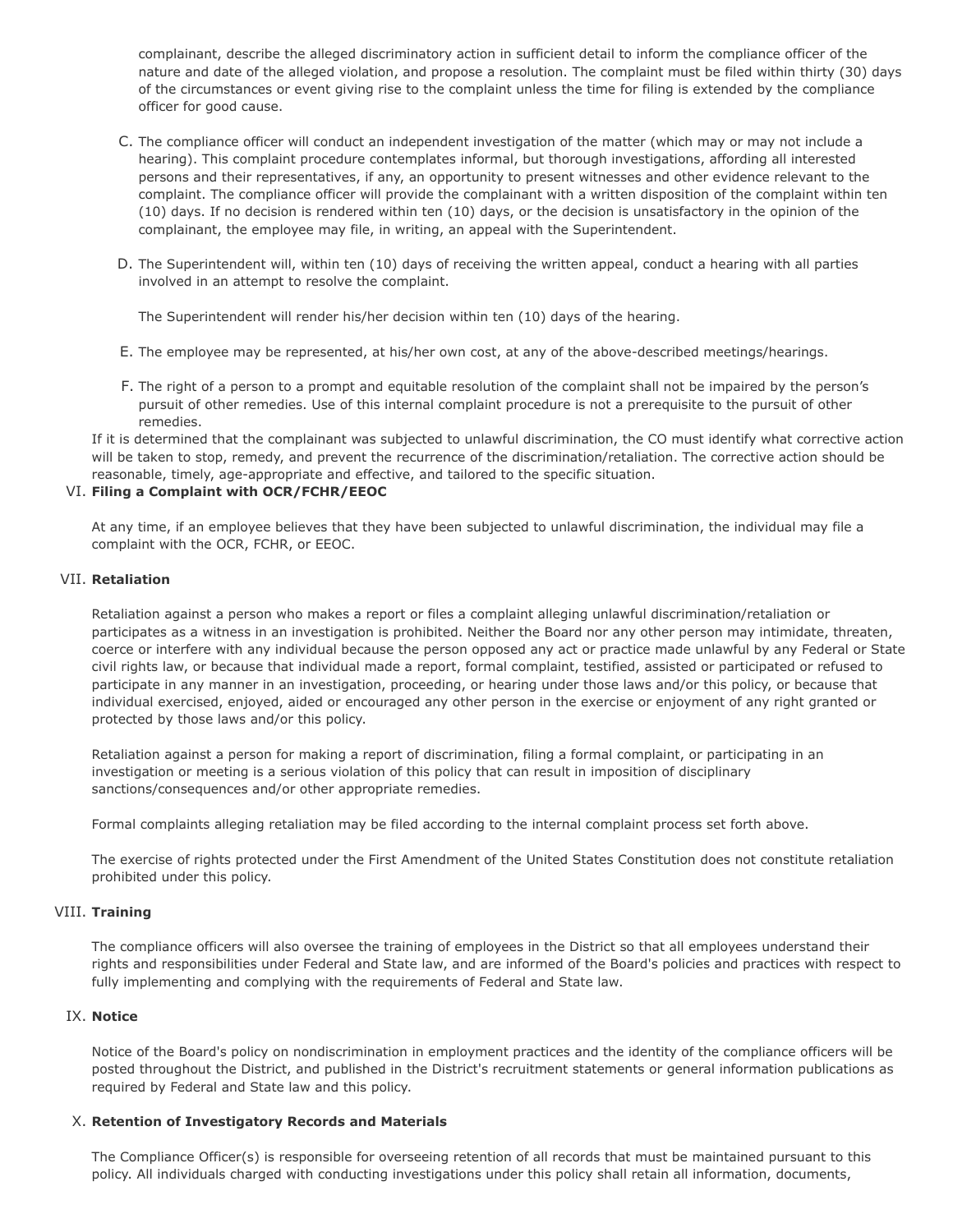electronically stored information ("ESI"), and electronic media (as defined in Policy 8315) created and received as part of an investigation.

The information, documents, ESI, and electronic media (as defined in Policy 8315) retained may include public records and records exempt from disclosure under Federal and/or State law (e.g., student records).

The information, documents, ESI, and electronic media (as defined in Policy 8315) created or received as part of an investigation shall be retained in accordance with Policy 8310, Policy 8315, Policy 8320, and Policy 8330 for not less than three (3) years, but longer if required by the District's records retention schedule.

Revised 10/6/15 Revised 4/5/16 Revised 8/7/18 Revised 7/7/20 Revised 7/27/21

# **© Neola 2021**

Legal **[F.S. 110.1221](http://www.leg.state.fl.us/STATUTES/index.cfm?App_mode=Display_Statute&Search_String=&URL=0100-0199/0110/Sections/0110.1221.html)** 

- [F.S. 250.481](http://www.leg.state.fl.us/STATUTES/index.cfm?App_mode=Display_Statute&Search_String=&URL=0200-0299/0250/Sections/0250.481.html)
- [F.S. 760.01](http://www.leg.state.fl.us/STATUTES/index.cfm?App_mode=Display_Statute&Search_String=&URL=0700-0799/0760/Sections/0760.01.html)
- [F.S. 760.10](http://www.leg.state.fl.us/STATUTES/index.cfm?App_mode=Display_Statute&Search_String=&URL=0700-0799/0760/Sections/0760.10.html)
- [F.S. 1000.05](http://www.leg.state.fl.us/STATUTES/index.cfm?App_mode=Display_Statute&Search_String=&URL=1000-1099/1000/Sections/1000.05.html)
- [20 U.S.C. 1681 et seq., Title IX](http://uscode.house.gov/view.xhtml?req=(title:20%20section:1681%20edition:prelim)%20OR%20(granuleid:USC-prelim-title20-section1681)&f=treesort&edition=prelim&num=0&jumpTo=true)
- [42 U.S.C. 2000ff et seq., The Genetic Information Nondiscrimination Act](http://uscode.house.gov/view.xhtml?req=(title:42%20section:2000ff%20edition:prelim)%20OR%20(granuleid:USC-prelim-title42-section2000ff)&f=treesort&edition=prelim&num=0&jumpTo=true)

[29 U.S.C. 621 et seq., Age Discrimination in Employment Act of 1967](http://uscode.house.gov/view.xhtml?req=(title:29%20section:621%20edition:prelim)%20OR%20(granuleid:USC-prelim-title29-section621)&f=treesort&edition=prelim&num=0&jumpTo=true)

- [29 U.S.C. 701 et seq., Rehabilitation Act of 1973](http://uscode.house.gov/view.xhtml?req=(title:29%20section:701%20edition:prelim)%20OR%20(granuleid:USC-prelim-title29-section701)&f=treesort&edition=prelim&num=0&jumpTo=true)
- [42 U.S.C. 2000e et seq., Civil Rights Act of 1964](http://uscode.house.gov/view.xhtml?req=(title:42%20section:2000e%20edition:prelim)%20OR%20(granuleid:USC-prelim-title42-section2000e)&f=treesort&edition=prelim&num=0&jumpTo=true)
- [42 U.S.C. 12112, Americans with Disabilities Act of 1990](http://uscode.house.gov/view.xhtml?req=(title:42%20section:12112%20edition:prelim)%20OR%20(granuleid:USC-prelim-title42-section12112)&f=treesort&edition=prelim&num=0&jumpTo=true)
- [29 C.F.R. Part 1635](http://www.ecfr.gov/cgi-bin/text-idx?SID=a69e5285f0f0318a97d092a909b36a15&mc=true&node=pt29.4.1635&rgn=div5)
- [38 U.S.C. 4301 et seq., The Uniformed Services Employment and Reemployment Rights Act](http://uscode.house.gov/view.xhtml?req=(title:38%20section:4301%20edition:prelim)%20OR%20(granuleid:USC-prelim-title38-section4301)&f=treesort&edition=prelim&num=0&jumpTo=true)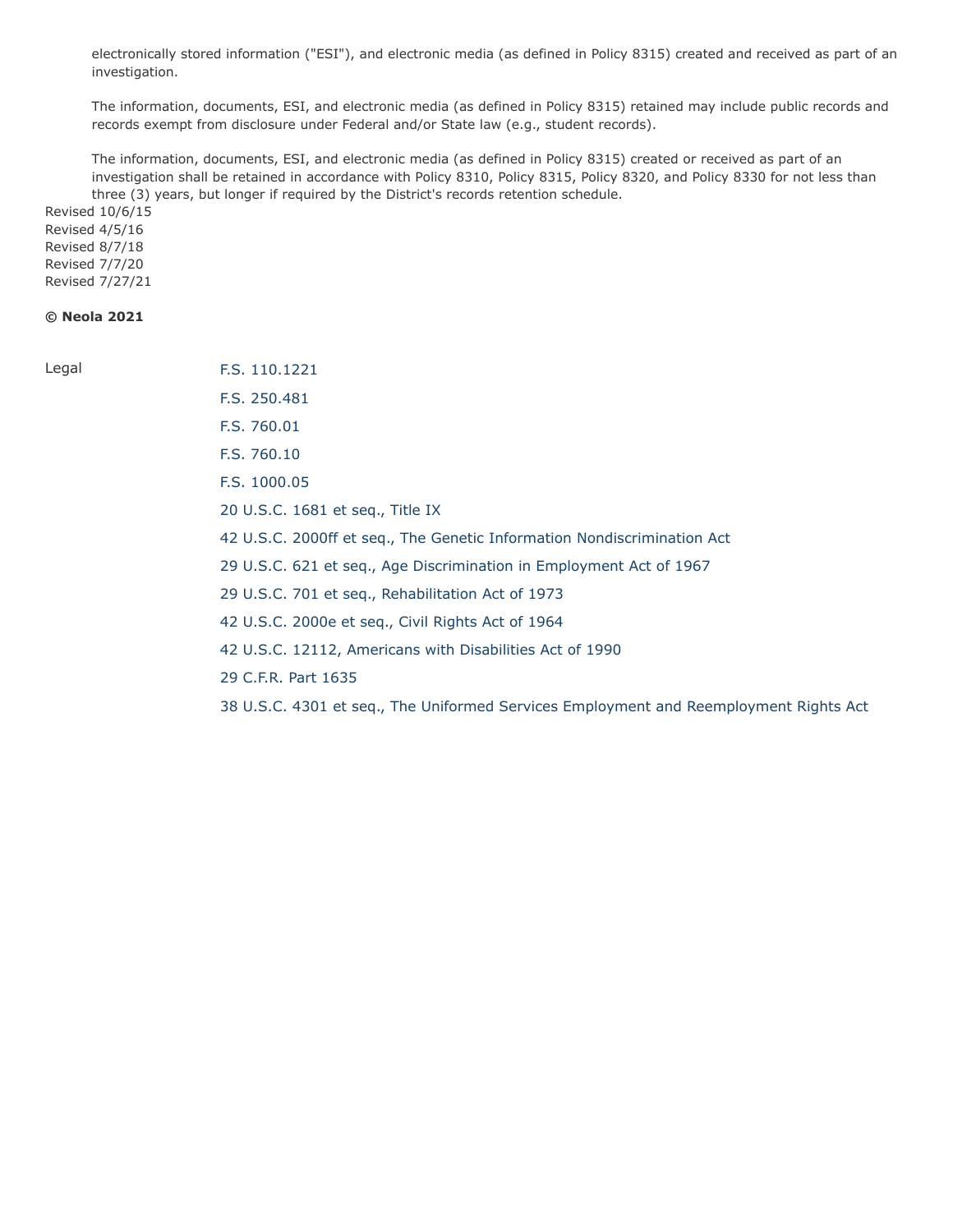

| <b>Book</b>   | Policy Manual                                                  |
|---------------|----------------------------------------------------------------|
| Section       | 3000 Instructional Staff                                       |
| Title         | NONDISCRIMINATION BASED ON GENETIC INFORMATION OF THE EMPLOYEE |
| Code          | po3122.02                                                      |
| <b>Status</b> | Active                                                         |
| Adopted       | March 1, 2011                                                  |
| Last Revised  | September 18, 2012                                             |

# 3122.02 - **NONDISCRIMINATION BASED ON GENETIC INFORMATION OF THE EMPLOYEE**

The Board does not discriminate against any employee or applicant for employment with respect to hiring, compensation, terms, conditions, or privileges of employment based on genetic information. The Board also does not limit, segregate, or classify employees in any way that would deprive or tend to deprive them of employment opportunities or otherwise adversely affect the status of an employee as an employee, based on genetic information. Retaliation against an applicant or employee for engaging in protected activity is prohibited.

As required by Federal law and regulation, the Board shall direct its employees not to provide any genetic information in response to requests for medical information, including but not limited to FMLA medical certification or recertification. The Board shall also direct applicants for employment not to provide any genetic information in response to requests for medical information as part of the District's application process. "Genetic information," as defined by GINA, includes an individual's family medical history, the results of an individual's or family member's genetic tests, the fact that an individual or an individual's family member sought or received genetic services, and genetic information of a fetus carried by an individual or an individual's family member or an embryo lawfully held by an individual or family member receiving assistive reproductive services. As required by Federal law, if the District inadvertently receives genetic information about an employee or applicant for employment from the employee, applicant for employment or a medical provider it shall be treated as a confidential medical record.

The District Equity Officer's responsibility will be to ensure that Federal regulations are complied with and that any inquiries or complaints are dealt with promptly in accordance with law. The District Equity Officer(s) shall also ensure that proper notice of nondiscrimination for Title II of the Genetic Information Nondiscrimination Act of 2008 is provided to staff members.

Revised 9/18/12

© **Neola 2011**

Legal 42 U.S.C. 2000ff et seq., The Genetic Information Nondiscrimination Act 29 C.F.R. Part 1635 20 U.S.C. 1232g 42 U.S.C. 12101 et seq. Americans with Disabilities Act of 1990, as Amended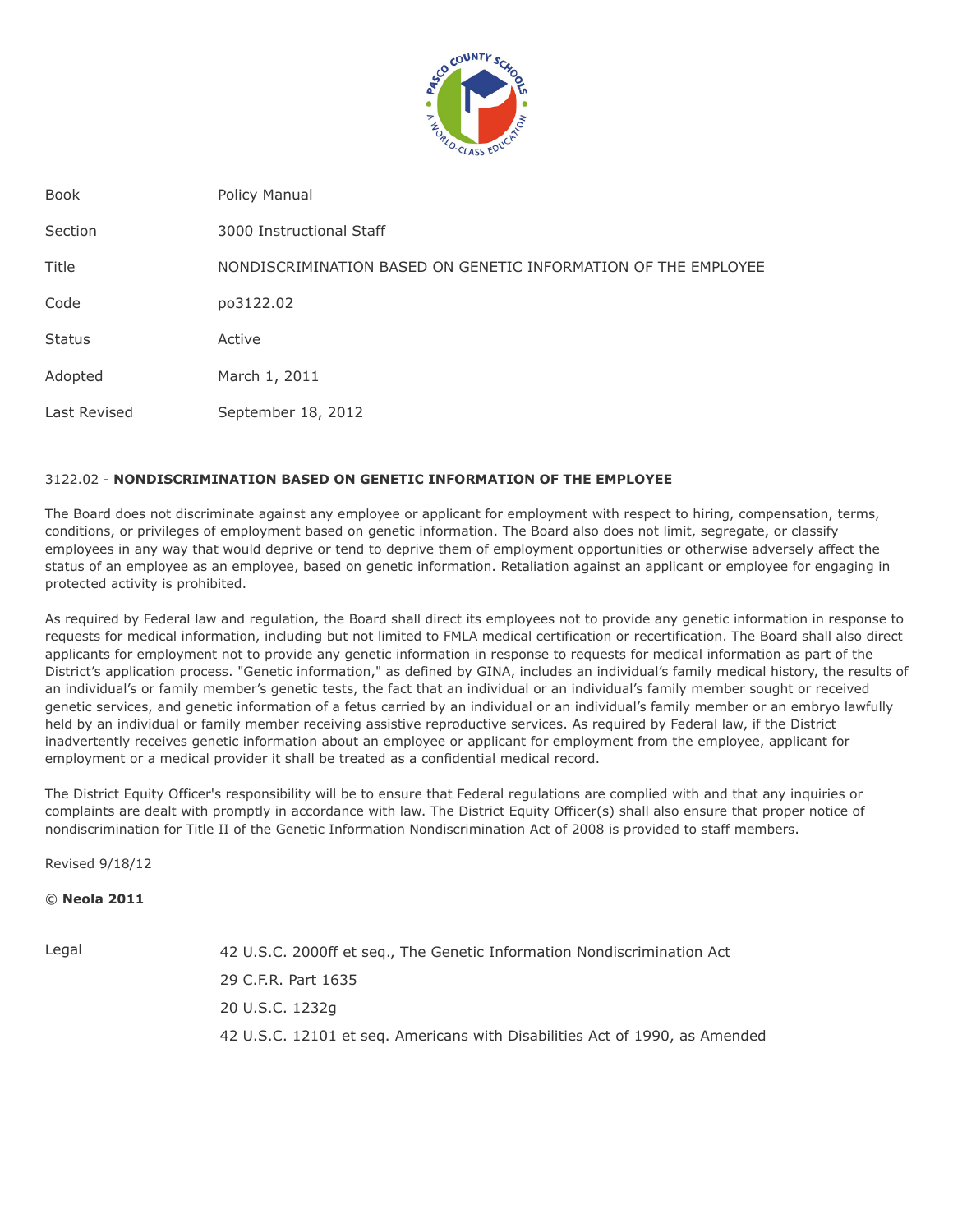

| <b>Book</b>  | Policy Manual            |
|--------------|--------------------------|
| Section      | 3000 Instructional Staff |
| Title        | ANTI-HARASSMENT          |
| Code         | po3362                   |
| Status       | Active                   |
| Adopted      | January 19, 2010         |
| Last Revised | July 27, 2021            |

# 3362 - **ANTI-HARASSMENT**

# I. **General Policy Statement**

It is the policy of the Board to maintain an educational and work environment that is free from all forms of unlawful harassment, including sexual harassment. This commitment applies to all District operations, programs, and activities. All students, administrators, teachers, staff, and all other school personnel share responsibility for avoiding, discouraging, and reporting any form of unlawful harassment. This policy applies to unlawful conduct occurring on school property, or at another location if such conduct occurs during an activity sponsored by the Board.

The Superintendent will vigorously enforce its prohibition against discriminatory harassment on the basis of race (including anti-Semitism), ethnicity, color, national origin, sex (including sexual orientation, gender status, or gender identity), disability (including HIV, AIDS, or sickle cell trait), pregnancy, marital status, age (except as authorized by law), religion, military status, ancestry, or genetic information which are classes protected by State and/or Federal law (collectively, "protected classes"; hereinafter referred to as unlawful harassment), and encourages those within the District community as well as Third Parties, who feel aggrieved to seek assistance to rectify such problems. The Superintendent will investigate all allegations of unlawful harassment and in those cases where unlawful harassment is substantiated, the Superintendent will take immediate steps to end the harassment, prevent its reoccurrence, and remedy its effects. Individuals who are found to have engaged in unlawful harassment will be subject to appropriate disciplinary action.

Further, nothing in this policy shall be construed to abridge the rights of students or school employees that are protected by the First Amendment to the Constitution of the United States.

# II. **Other Violations of the Anti-Harassment Policy**

The Superintendent will also take immediate steps to impose disciplinary action on individuals engaging in any of the following prohibited acts:

- A. Retaliating against a person who has made a report or filed a complaint alleging unlawful harassment, or who has participated as a witness in a harassment investigation.
- B. Filing a malicious or knowingly false report or complaint of unlawful harassment.
- C. Disregarding, failing to investigate adequately, or delaying the investigation of allegations of unlawful harassment, when responsibility for reporting and/or investigating unlawful harassment charges comprises part of one's supervisory duties.

# III. **Definitions**

Words used in this policy shall have those meanings defined herein; words not defined herein shall be construed according to their plain and ordinary meanings.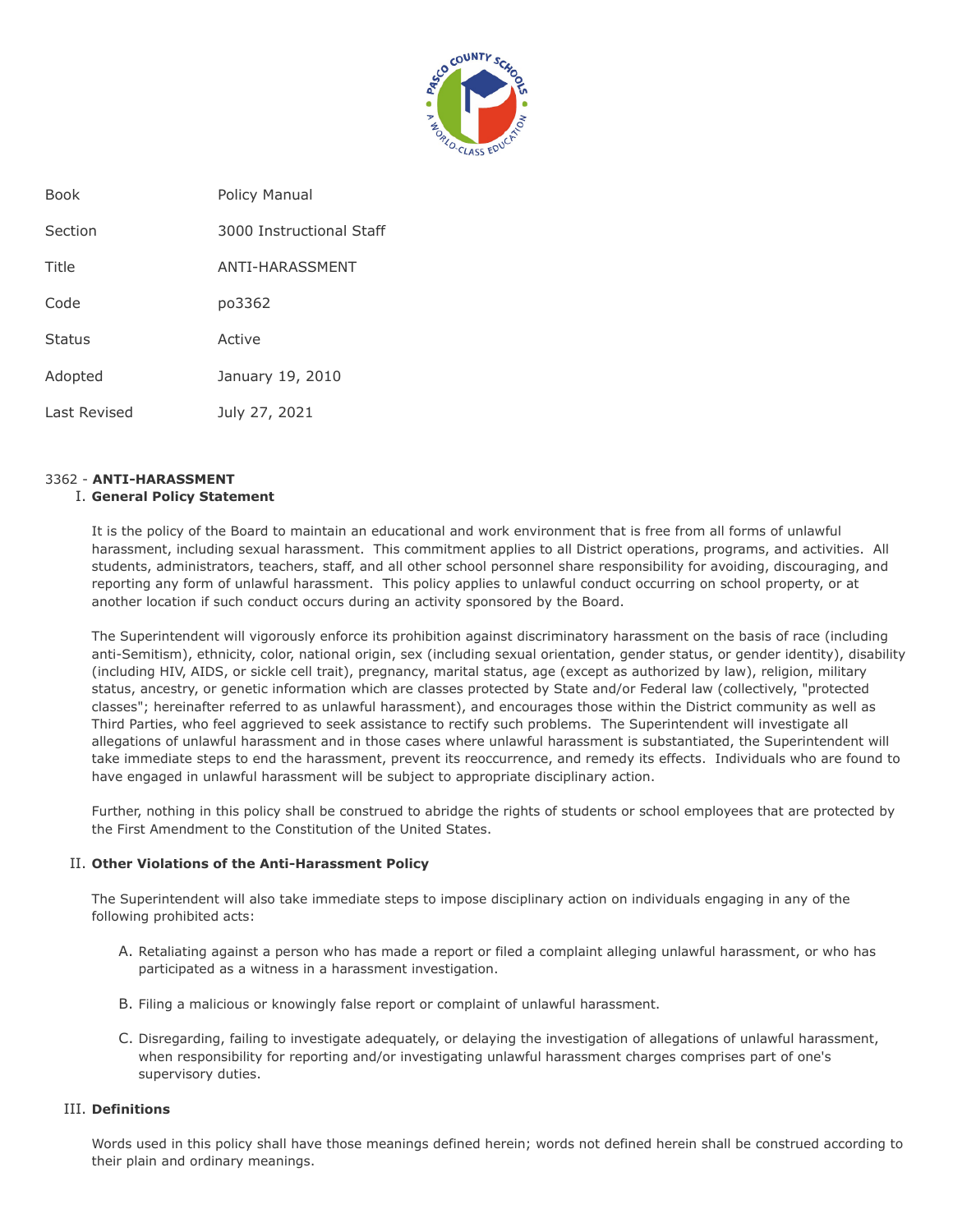**Complainant** is the individual who alleges, or is alleged, to have been subjected to unlawful harassment, regardless of whether the person files a formal complaint or is pursuing an informal resolution to the alleged harassment.

**Respondent** is the individual who has been alleged to have engaged in unlawful harassment, regardless of whether the reporting party files a formal complaint or is seeking an informal resolution to the alleged harassment.

**District community** means students and Board employees (i.e., administrators, and professional and classified staff), as well as Board members, agents, volunteers, contractors, or other persons subject to the control and supervision of the Board.

**Third Parties** include, but are not limited to, guests and/or visitors on District property (e.g., visiting speakers, participants on opposing athletic teams, parents), vendors doing business with or seeking to do business with the Board, and other individuals who come in contact with members of the District community at school-related events/activities (whether on or off District property).

**Day(s):** Unless expressly stated otherwise, the term "day" or "days" as used in this policy means business day(s) (i.e., a day(s) that the Board office is open for normal operating hours, Monday – Friday, excluding State-recognized holidays).

### A. Bullying

Bullying rises to the level of unlawful harassment when one or more persons systematically and chronically inflict physical hurt or psychological distress on one (1) or more students or employees and that bullying is based upon sex, race (including anti-Semitism), color, national origin, religion, or disability, that is, characteristics that are protected by Federal civil rights laws. It is defined as any unwanted and repeated written, verbal, or physical behavior, including any threatening, insulting, or dehumanizing gesture, by an adult or student, that is severe or pervasive enough to create an intimidating, hostile, or offensive educational environment; cause discomfort or humiliation; or unreasonably interfere with the individual's school performance or participation. This unlawful harassment may include, but not be limited to, the following:

- 1. teasing;
- 2. threats;
- 3. intimidation;
- 4. stalking;
- 5. cyberstalking;
- 6. cyberbullying;
- 7. physical violence;
- 8. theft;
- 9. sexual, religious, or racial harassment;
- 10. public humiliation; or
- 11. destruction of property.
- B. "Harassment" means any threatening, insulting, or dehumanizing gesture, use of data or computer software, or written, verbal or physical conduct directed against a student or school employee that:
	- 1. places a student or school employee in reasonable fear of harm to his/her person or damage to his/her property;
	- 2. has the effect of substantially interfering with a student's educational performance, opportunities, or benefits; or
	- 3. has the effect of substantially disrupting the orderly operation of a school.
- C. Sexual Harassment

For purposes of this policy and consistent with Title VII of the Civil Rights Act of 1964, "sexual harassment" is defined as: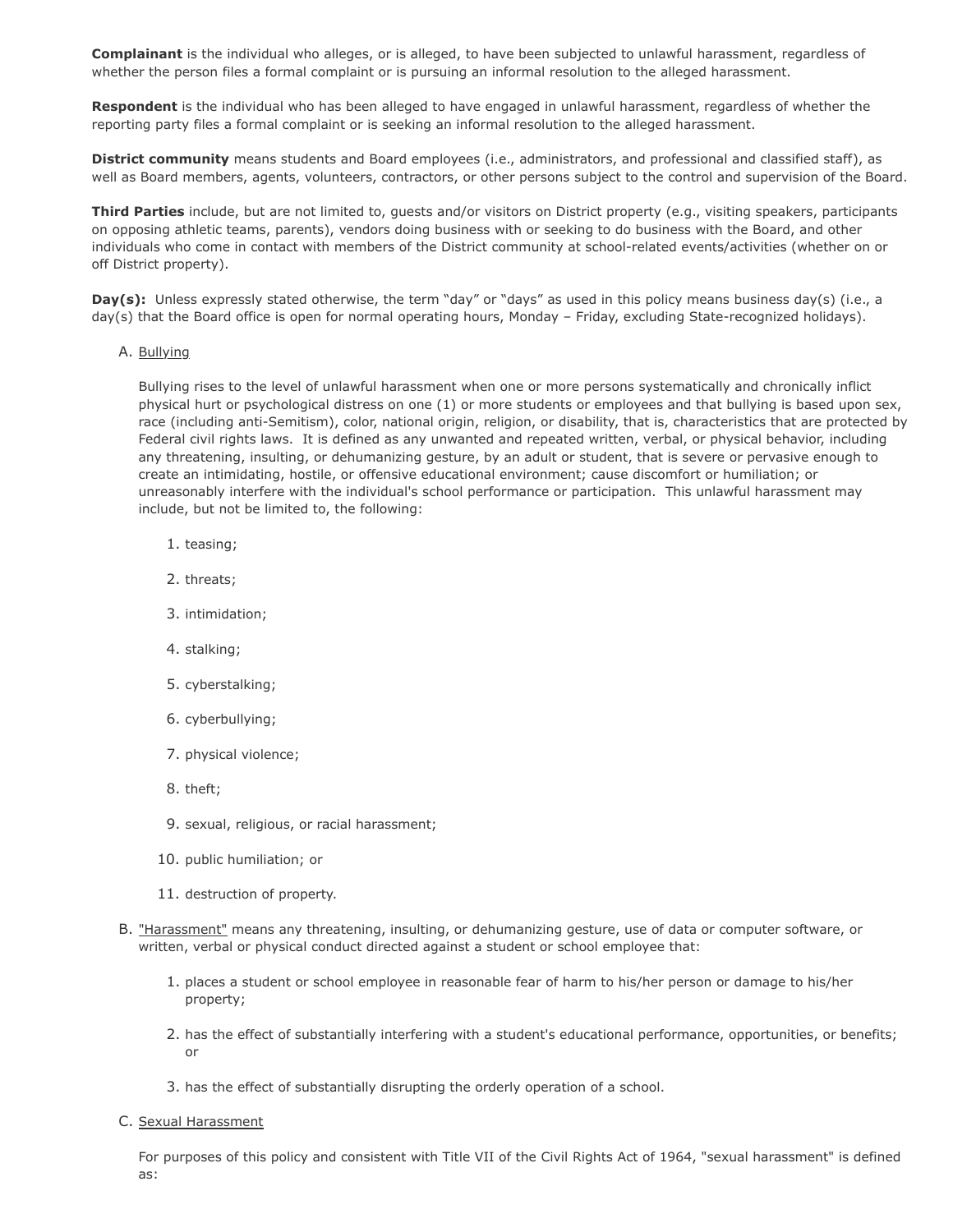Unwelcome sexual advances, requests for sexual favors, and other verbal or physical conduct of a sexual nature, when:

- 1. Submission to such conduct is made either implicitly or explicitly a term or condition of an individual's employment, or status in a class, educational program, or activity.
- 2. Submission or rejection of such conduct by an individual is used as the basis for employment or educational decisions affecting such individual.
- 3. Such conduct has the purpose or effect of interfering with the individual's work or educational performance; of creating an intimidating, hostile, or offensive working, and/or learning environment; or of interfering with one's ability to participate in or benefit from a class or an educational program or activity.

Sexual harassment may involve the behavior of a person of any gender against a person of the same or another gender.

Sexual Harassment covered by Policy 2266 – Nondiscrimination on the Basis of Sex in Education Programs or Activities is not included in this policy. Allegations of such conduct shall be addressed solely by Policy 2266.

Prohibited acts that constitute sexual harassment under this policy may take a variety of forms. Examples of the kinds of conduct that may constitute sexual harassment include, but are not limited to:

- 1. Unwelcome sexual propositions, invitations, solicitations, and flirtations.
- 2. Unwanted physical and/or sexual contact.
- 3. Threats or insinuations that a person's employment, wages, academic grade, promotion, classroom work or assignments, academic status, participation in athletics or extra-curricular programs, activities, or events, or other conditions of employment or education may be adversely affected by not submitting to sexual advances.
- 4. Unwelcome verbal expressions, including graphic sexual commentaries about a person's body, dress, appearance, or sexual activities; the unwelcome use of sexually degrading language, profanity, jokes, or innuendoes; unwelcome suggestive or insulting sounds or whistles; obscene telephone calls.
- 5. Sexually suggestive objects, pictures, graffiti, videos, posters, audio recordings, or literature placed in the work or educational environment, that may reasonably embarrass or offend individuals.
- 6. Unwelcome and inappropriate touching, patting, or pinching; obscene gestures.
- 7. Asking about, or telling about, sexual fantasies, sexual preferences, or sexual activities.
- 8. Speculations about a person's sexual activities or sexual history, or remarks about one's own sexual activities or sexual history.
- 9. Giving unwelcome personal gifts such as lingerie that suggest the desire for a romantic relationship.
- 10. Leering or staring at someone in a sexual way, such as staring at a person's breasts, buttocks, or groin.
- 11. A pattern of conduct, which can be subtle in nature, that has sexual overtones and is intended to create or has the effect of creating discomfort and/or humiliation to another.
- 12. Consensual sexual relationships where such relationship leads to favoritism of a subordinate employee with whom the superior is sexually involved and where such favoritism adversely affects other employees or otherwise creates a hostile work environment.
- 13. Verbal, nonverbal, or physical aggression, intimidation, or hostility based on sex or sex-stereotyping that does not involve conduct of a sexual nature.
- 14. Inappropriate boundary invasions by a District employee or other adult member of the District community into a student's personal space and personal life.

Not all behavior with sexual connotations constitutes unlawful sexual harassment. Sex-based and gender-based conduct must be sufficiently severe, pervasive, and persistent such that it adversely affects, limits, or denies an individual's employment, or such that it creates a hostile or abusive employment or educational environment.

D. Sexual Cyberharassment

Pursuant to Florida law, "sexual cyberharassment" means to publish to an Internet website or disseminate through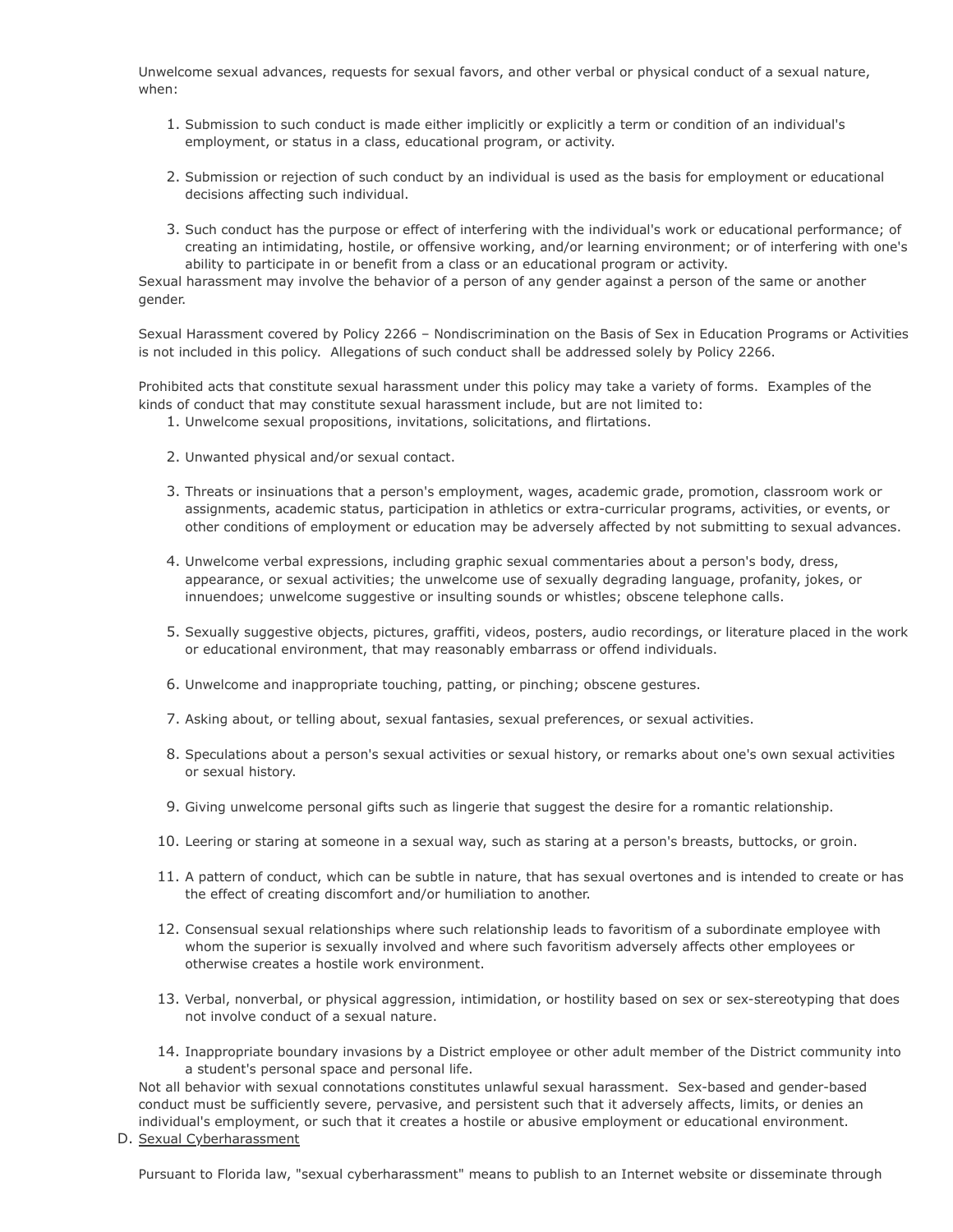electronic means to another person a sexually explicit image of a person that contains or conveys the personal identification information of the depicted person without the depicted person's consent, contrary to the depicted person's reasonable expectation that the image would remain private, for no legitimate purpose, with the intent of causing substantial emotional distress to the depicted person. Evidence that the depicted person sent a sexually explicit image to another person does not, on its own, remove his/her reasonable expectation of privacy for that image. Sexual cyberharassment may be a form of sexual harassment.

# E. Race/Color Harassment (Including Anti-Semitism)

Prohibited racial harassment occurs when unwelcome physical, verbal, or nonverbal conduct is based upon an individual's race or color and when the conduct has the purpose or effect of interfering with the individual's work or educational performance; of creating an intimidating, hostile, or offensive working, and/or learning environment; or of interfering with one's ability to participate in or benefit from a class or an educational program or activity. Such harassment may occur where conduct is directed at the characteristics of a person's race or color, such as racial slurs, nicknames implying stereotypes, epithets, and/or negative references relative to racial customs.

Prohibited anti-Semitism harassment occurs when unwelcome physical, verbal, or nonverbal conduct is based upon an individual's Jewish heritage and when the conduct has the purpose or effect of interfering with the individual's work or educational performance; of creating an intimidating, hostile, or offensive working, and/or learning environment; or of interfering with one's ability to participate in or benefit from a class or an educational program or activity. Such harassment may occur where conduct is based upon a certain perception of the Jewish people, which may be expressed as hatred toward Jewish people, rhetorical and physical manifestations of anti-Semitism directed toward a person, his/her property, or toward Jewish community institutions or religious facilities.

### F. Religious (Creed) Harassment

Prohibited religious harassment occurs when unwelcome physical, verbal, or nonverbal conduct is based upon an individual's religion or creed and when the conduct has the purpose or effect of interfering with the individual's work or educational performance; of creating an intimidating, hostile, or offensive working and/or learning environment; or of interfering with one's ability to participate in or benefit from a class or an educational program or activity. Such harassment may occur where conduct is directed at the characteristics of a person's religious tradition, clothing, or surnames, and/or involves religious slurs.

#### G. National Origin Harassment

Prohibited national origin harassment occurs when unwelcome physical, verbal, or nonverbal conduct is based upon an individual's national origin and when the conduct has the purpose or effect of interfering with the individual's work or educational performance; of creating an intimidating, hostile, or offensive working and/or learning environment; or of interfering with one's ability to participate in or benefit from a class or an educational program or activity. Such harassment may occur where conduct is directed at the characteristics of a person's national origin, such as negative comments regarding customs, manner of speaking, language, surnames, or ethnic slurs.

#### H. Disability Harassment

Prohibited disability harassment occurs when unwelcome physical, verbal, or nonverbal conduct is based upon an individual's disability and when the conduct has the purpose or effect of interfering with the individual's work or educational performance; of creating an intimidating, hostile, or offensive working and/or learning environment; or of interfering with one's ability to participate in or benefit from a class or an educational program or activity. Such harassment may occur where conduct is directed at the characteristics of a person's disability, such as negative comments about speech patterns, movement, physical impairments or defects/appearances, or the like. Such harassment may further occur where conduct is directed at or pertains to a person's genetic information.

#### I. Pregnancy Harassment

Prohibited pregnancy harassment occurs when unwelcome physical, verbal, or nonverbal conduct is based upon an individual's pregnancy and when the conduct has the purpose or effect of interfering with the individual's work or educational performance; of creating an intimidating, hostile, or offensive working and/or learning environment; or of interfering with one's ability to participate in or benefit from a class or an educational program or activity. Such harassment may occur where conduct is directed at the characteristics of a person's pregnancy and condition of pregnancy.

# IV. **Reports and Complaints of Harassing Conduct**

Members of the District community and Third Parties, which includes all staff, are encouraged to promptly report incidents of unlawful harassing conduct to an administrator, supervisor, or other District official so that the Superintendent may address the conduct before it becomes severe, pervasive, or persistent. Any administrator, supervisor, or other District official who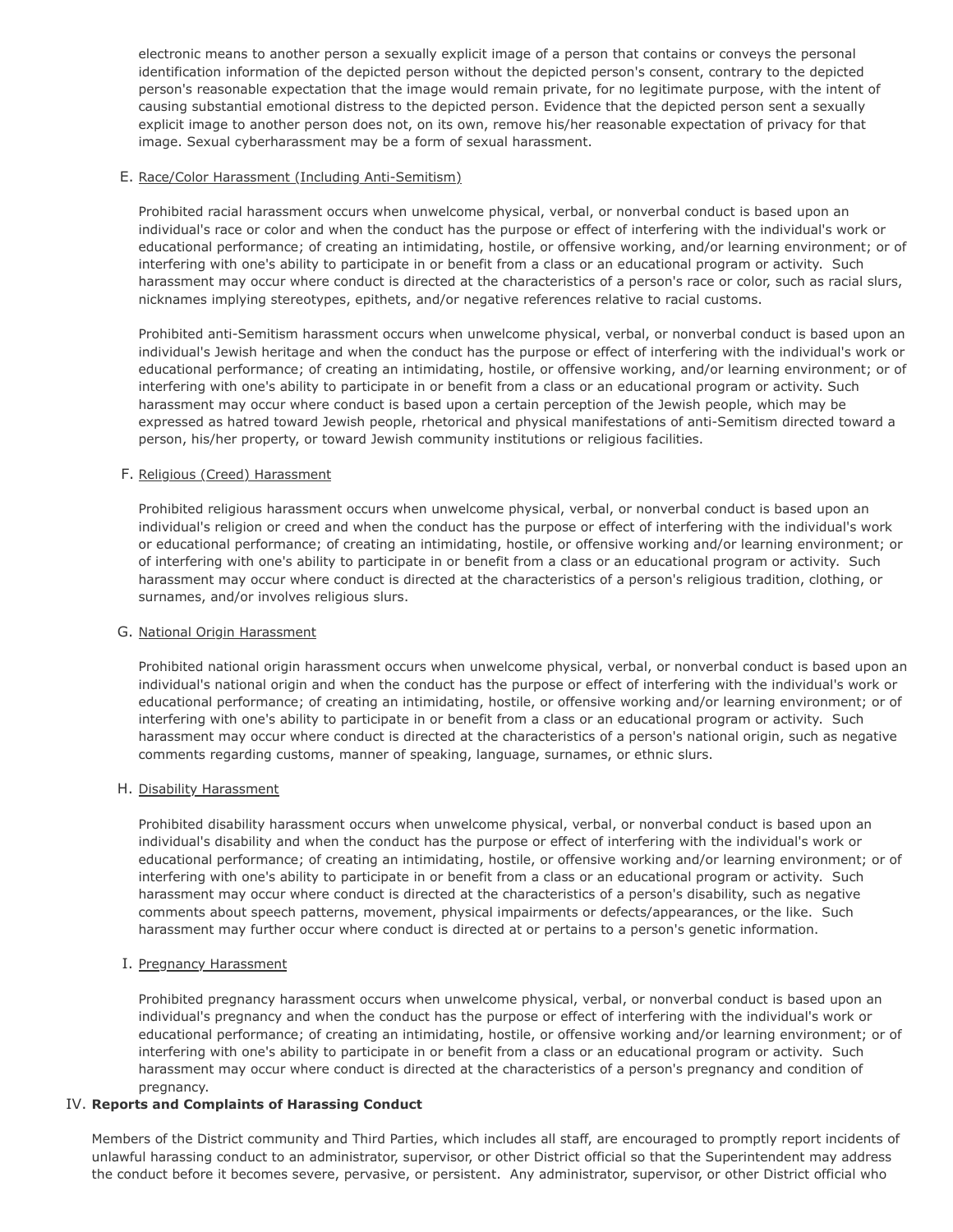receives such a report shall file it with the District's Anti-Harassment Compliance Officer within two (2) days of receiving the report of harassment.

Members of the District community and Third Parties who believe they have been unlawfully harassed by another member of the District community or a Third Party are entitled to utilize the Board's complaint process that is set forth below. Initiating a complaint, whether formally or informally, will not adversely affect the Complainant's employment or participation in educational or extra-curricular programs unless the Complainant makes the complaint maliciously or with the knowledge that it is false. While there are no time limits for initiating complaints of harassment under this policy, individuals should make every effort to file a complaint as soon as possible after the conduct occurs while the facts are known and potential witnesses are available.

If, during an investigation or reported act of bullying and/or harassment in accordance with Policy 5517.01 - Bullying and Harassment, the principal or his/her designee believes that the reported misconduct may have created a hostile work environment and may have constituted unlawful discriminatory harassment based on sex, race, color, national origin, religion, or disability, the principal or his/her designee will report the act of bullying and/or harassment to one of the Compliance Officers who shall investigate the allegation in accordance with this policy. If the alleged harassment involves Sexual Harassment as defined by Policy 2266, the matter will be handled in accordance with the grievance process and procedures outlined in Policy 2266. While the Compliance Officer investigates the allegation, or while the matter is being addressed pursuant to Policy 2266, the Principal shall suspend Policy 5517.01 investigation to await the Compliance Officer's written report or the determination or responsibility pursuant to Policy 2266. The Compliance Officer shall keep the Principal informed of the status of the Policy 3362 investigation and provide the Principal with a copy of the resulting written report. Likewise, the Title IX Coordinator will provide the Principal with the determination of responsibility that results from the Policy 2266 grievance process.

### A. Compliance Officers

The following person is designated as the Compliance Officer, ADA Coordinator, and Title IX Coordinator:

Sheila Blue, Equity Manager 7227 Land O'Lakes Blvd. Land O'Lakes, Florida 34638 813-794-2679 sblue@pasco.k12.fl.us

The following person is designated as the Section 504 Compliance Officer:

Melissa Musselwhite, Director of Student Support Services and Programs 7227 Land O'Lakes Blvd. Land O'Lakes, Florida 34638 (813) 794-2627 mmusselw@pasco.k12.fl.us

The name(s), title(s), and contact information of this/these individual(s) will be published annually on the District's website.

The names, titles, and/or contact information of the persons presently serving as Compliance Officers may change from time to time, and such changes shall be deemed technical corrections within the meaning of Bylaw 0131.1 and shall be made pursuant to that bylaw.

#### B. Duties and Responsibilities

A Compliance Officer will be available during regular school/work hours to discuss concerns related to unlawful harassment, to assist students, other members of the District community, and Third Parties who seek support or advice when informing another individual about "unwelcome" conduct, or to intercede informally on behalf of the individual in those instances where concerns have not resulted in the filing of a formal complaint and where all parties are in agreement to participate in an informal process.

Any Board employee who directly observes unlawful harassment of a student is obligated, in accordance with this policy, to report such observations to one of the Anti-Harassment Compliance Officers within two (2) days. Thereafter, the Compliance Officer or designee must contact the Complainant, if over age eighteen (18) or the Complainant's parents/guardians if the Complainant is under the age eighteen (18), within two (2) days to advise of the Superintendent's intent to investigate the alleged misconduct, including the obligation of the compliance officer or designee to conduct an investigation following all the procedures outlined for a formal complaint.

Compliance Officers are assigned to accept complaints of unlawful harassment directly from any member of the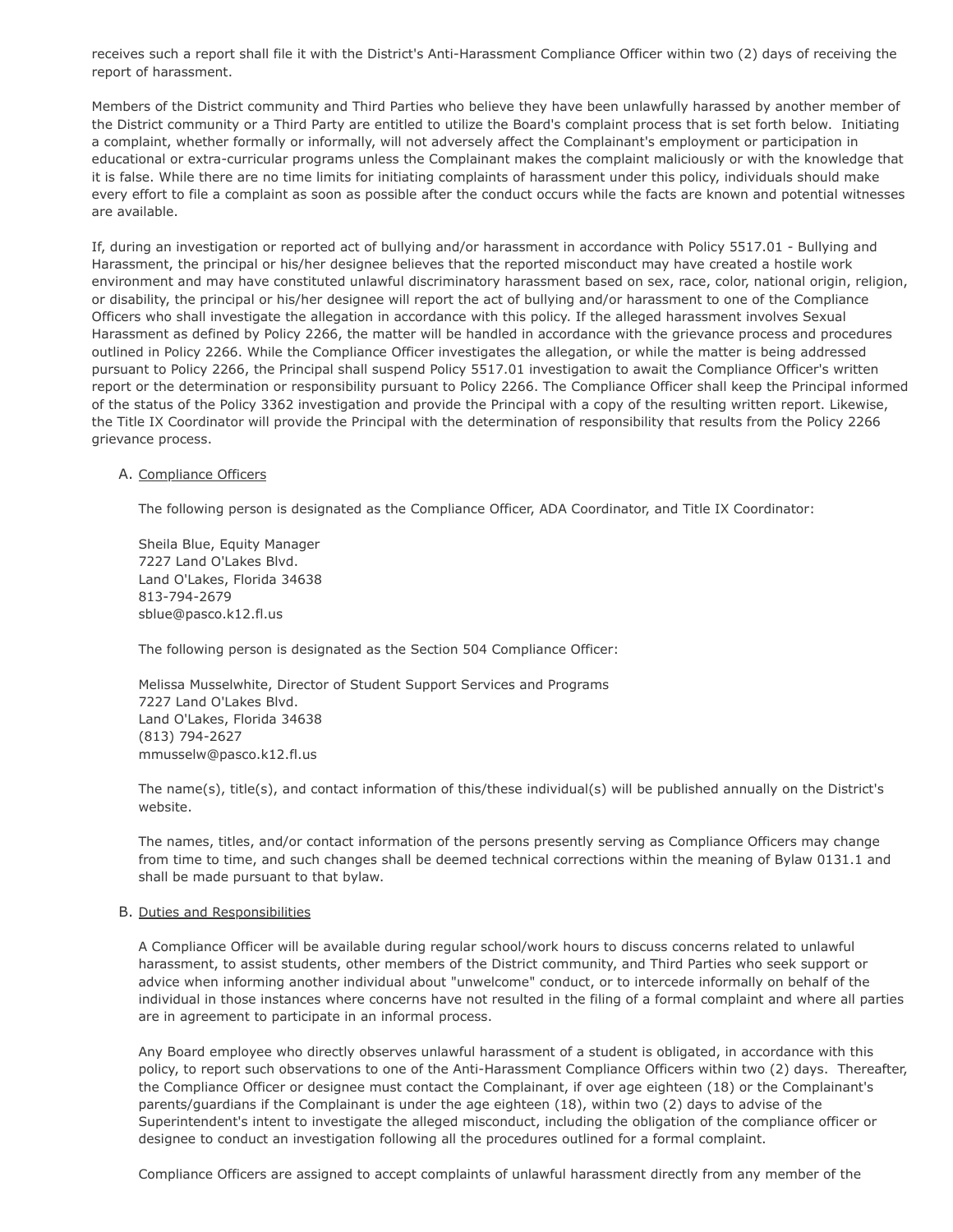District community or a visitor to the District or to receive complaints which are initially filed with a school building administrator. Upon receipt of a complaint either directly or through a school building administrator, the Compliance Officer will begin either an informal or formal process (depending on the request of the member of the District community alleging harassment), or the Compliance Officer will designate a specific individual to conduct such a process. In the case of a formal complaint, the Compliance Officer will prepare, after consultation with the Board Attorney, recommendations for the Superintendent or will oversee the preparation of such recommendations by a designee. All members of the District community must report incidents of unlawful harassment which are reported to them to a Compliance Officer within five (5) days of learning of the incident.

### V. **Investigation and Complaint Procedure**

Except for Sexual Harassment that is covered by Policy 2266 - Nondiscrimination on the Basis of Sex in Education Program or Activities, any employee or other member of the District community or Third Party who believes that they have been subjected to unlawful harassment may seek resolution of the complaint through the procedures described below. The formal complaint process involves an investigation of the Complainant's claims of harassment or retaliation and a process for rendering a decision regarding whether the charges are substantiated.

Due to the sensitivity surrounding complaints of unlawful harassment or retaliation, time lines are flexible for initiating the complaint process; however, individuals should make every effort to file a complaint within thirty (30) days after the conduct occurs while the facts are known and potential witnesses are available. Once the formal complaint process is begun, the investigation will be completed in a timely manner (ordinarily, within fifteen (15) days of the complaint being received).

The procedures set forth below are not intended to interfere with the rights of any individual to pursue a complaint of unlawful harassment or retaliation with the United States Department of Education, Office for Civil Rights, the Florida Civil Rights Commission, and/or the Equal Employment Opportunity Commission.

### A. Informal Complaint Procedure

The goal of the informal complaint procedure is to promptly stop inappropriate behavior and to facilitate resolution through an informal means, if possible. The informal complaint procedure is provided as a less formal option for a student, other member of the District community, or Third Party who alleges unlawful harassment or retaliation. This informal procedure is not required as a precursor to the filing of a formal complaint.

Employees, other members of the District community, or Third Parties who believe that they have been unlawfully harassed or retaliated against may initiate their complaint through this informal complaint process, but are not required to do so. The informal process is only available in those circumstances where the Complainant and the Respondent mutually agree to participate in it.

The Complainant may proceed immediately to the formal complaint process and individuals who seek resolution through the informal procedure may request that the informal process be terminated at any time to move to the formal complaint process.

All complaints involving a District employee, any other adult member of the District community, or a Third Party and a student will be formally investigated.

As an initial course of action, if a Complainant feels comfortable and safe in doing so, the individual should tell or otherwise inform the Respondent that the alleged harassing conduct is unwelcome and must stop. The Complainant should address the allegedly harassing conduct as soon after it occurs as possible. The Compliance Officers is available to support and counsel individuals when taking this initial step or to intervene on behalf of the Complainant if requested to do so. A Complainant who is uncomfortable or unwilling to directly approach the Respondent about the allegedly inappropriate conduct may file an informal or a formal complaint. In addition, with regard to certain types of unlawful harassment, such as sexual harassment, the Compliance Officer may advise against the use of the informal complaint process.

A Complainant may make an informal complaint, either orally or in writing: (1) to a teacher, other employee, or building administrator; (2) to the Superintendent or other District-level employee; and/or (3) directly to one of the Compliance Officers.

All informal complaints must be reported to the Compliance Officers who will either facilitate an informal resolution as described below or appoint another individual to facilitate an informal resolution.

The District's informal complaint procedure is designed to provide employees, other members of the District community, or Third Parties who believe they are being unlawfully harassed by another individual with a range of options designed to bring about a resolution of their concerns. Depending upon the nature of the complaint and the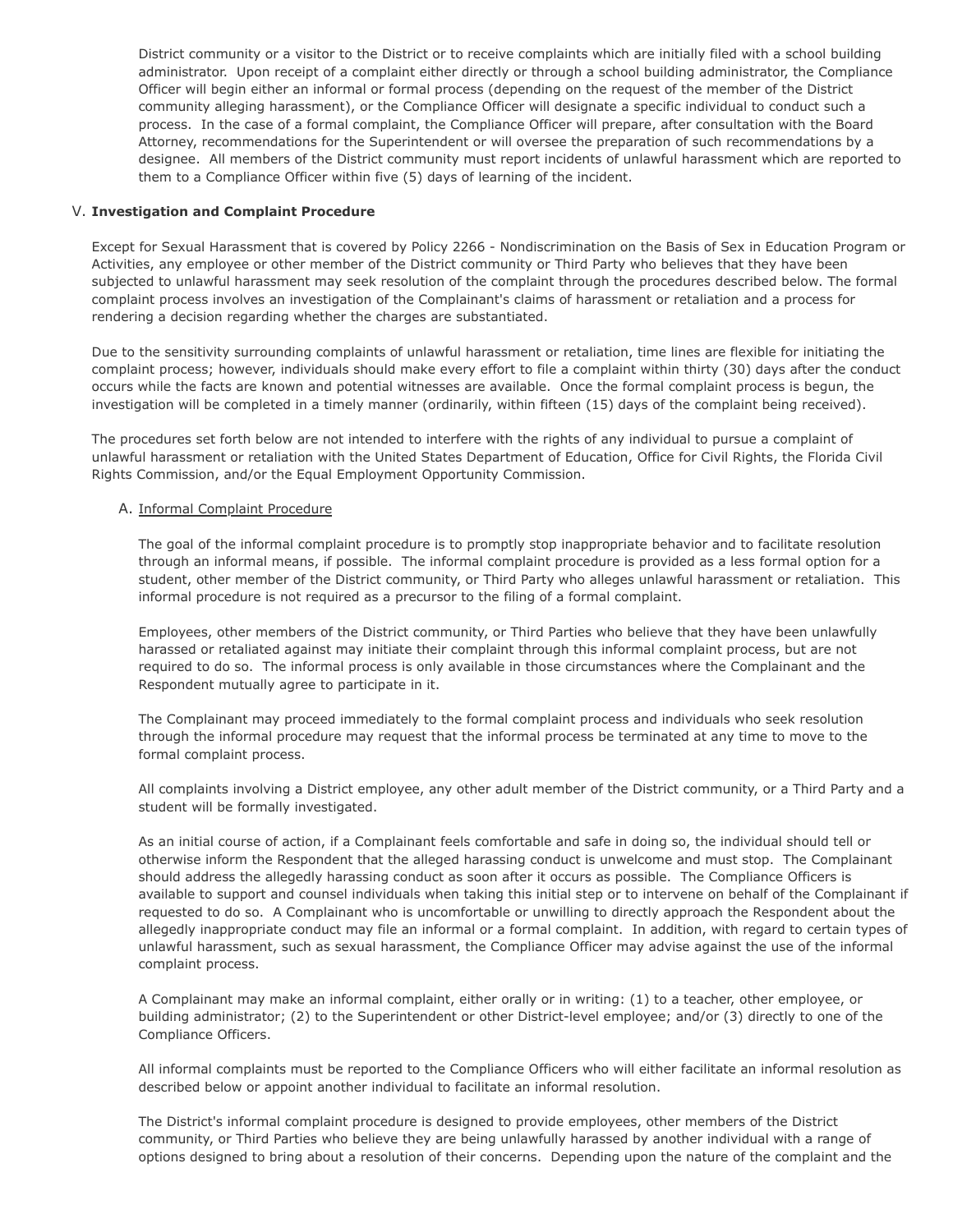wishes of the Complainant, informal resolution may involve, but not be limited to, one or more of the following:

- 1. Advising the Complainant about how to communicate the unwelcome nature of the behavior to the Respondent.
- 2. Distributing a copy of this policy as a reminder to the individuals in the school building or office where the Respondent works or attends.
- 3. If both parties agree, the Compliance Officers may arrange and facilitate a meeting or mediation between the Complainant and Respondent to work out a mutual resolution.

While there are no set time limits within which an informal complaint must be resolved, the Compliance Officers or designee is directed to attempt to resolve all informal complaints within fifteen (15) days of receiving the informal complaint. If the Complainant is dissatisfied with the informal complaint process, the Complainant may proceed to file a formal complaint. And, as stated above, either party may request that the informal process be terminated at any time to move to the formal complaint process.

All materials generated as part of the informal complaint process will be retained by the Compliance Officers or designee in accordance with the Board's records retention policy. (See Policy 8310 and Policy 8320) B. Formal Complaint Procedure

If a complaint is not resolved through the informal complaint process, if one of the parties has requested that the informal complaint process be terminated to move to the formal complaint process, or the Complainant, from the outset, elects to file a formal complaint, or the CO determines the allegations are not appropriate for resolution through the informal process, the formal complaint process as described below shall be implemented.

This formal complaint process is not intended to interfere with the rights of an employee, other member of the District community, or third party to pursue a complaint of unlawful harassment with the United States Department of Education, Office for Civil Rights, the Florida Civil Rights Commission, or the Equal Employment Opportunity Commission.

The Complainant may file a formal complaint, either orally or in writing with a teacher, principal, or other District official, the Compliance Officer, Superintendent, or other District official. Due to the sensitivity surrounding complaints of unlawful harassment and retaliation, time lines are flexible for initiating the complaint process; however, individuals should make every effort to file a complaint within thirty (30) days after the conduct occurs while the facts are known and potential witnesses are available. If a complainant informs a teacher, principal, or other District employee, the Compliance Officer, Superintendent, or other District official, either orally or in writing, about any complaint of harassment, that employee must report such information to the Compliance Officer within two (2) days.

Throughout the course of the process as described herein, the Compliance Officer should keep the parties informed of the status of the investigation and the decision-making process.

All formal complaints must include the following information to the extent known: the identity of the Respondent; a detailed description of the facts upon which the complaint is based (i.e., when, where, and what occurred); a list of potential witnesses; and the resolution sought by the complainant.

If the complainant is unwilling or unable to provide a written statement including the information set forth above, the Compliance Officer shall ask for such details in an oral interview. Thereafter the Compliance Officer will prepare a written summary of the oral interview, and the complainant will be asked to verify the accuracy of the reported charge by signing the document.

Upon receiving a formal complaint, the Compliance Officer will consider whether any action should be taken in the investigatory phase to protect the Complainant from further harassment or retaliation including but not limited to a change of work assignment or schedule for the Complainant and/or the Respondent. In making such a determination, the Compliance Officer should consult the Complainant to assess his/her agreement to any action deemed appropriate. If the Complainant is unwilling to consent to any change that is deemed appropriate by the Compliance Officer, the Compliance Officer may still take whatever actions deemed appropriate in consultation with the Superintendent and/or Board Attorney.

Within two (2) days of receiving a formal complaint, the Compliance Officer or a designee will initiate a formal investigation to determine whether the complainant has been subjected to offensive conduct/harassment/retaliation. The Principal will not conduct an investigation unless directed to do so by the Compliance Officer.

Simultaneously, the Compliance Officer will inform the Respondent that a formal complaint has been received. The respondent will be informed about the nature of the allegations and a copy of any relevant policies and/or administrative procedures and the Board's anti-harassment policy shall be provided to the respondent at that time.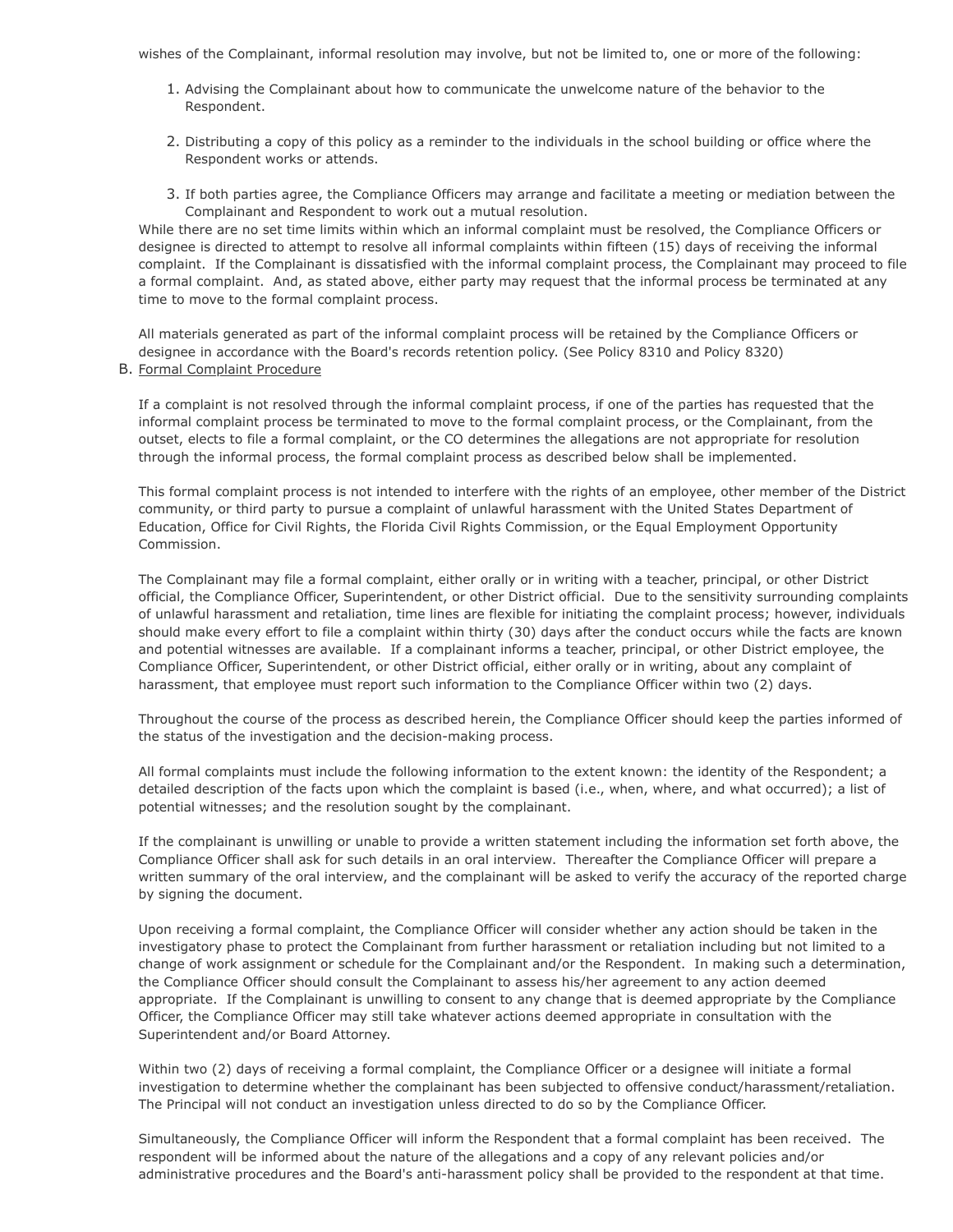The respondent must also be informed of the opportunity to submit a written response to the formal complaint within five (5) days.

Although certain cases may require additional time, the Compliance Officer or a designee will attempt to complete an investigation into the allegations of harassment/retaliation within fifteen (15) days of receiving the formal complaint. The investigation will include:

- 1. interviews with the Complainant;
- 2. interviews with the Respondent;
- 3. interviews with any other witnesses who may reasonably be expected to have any information relevant to the allegations;
- 4. consideration of any documentation or other evidence presented by the complainant, respondent, or any other witness which is reasonably believed to be relevant to the allegations.

At the conclusion of the investigation, the Compliance Officer/designee may consult with the Board Attorney. A written report shall then be prepared and delivered to the Superintendent which summarizes the evidence gathered during the investigation and provides recommendations based on the evidence and the definition of unlawful harassment as provided in Board policy and State and Federal law as to whether the Respondent engaged in unlawful harassment/retaliation of the Complainant. The Compliance Officer's recommendations must be based upon the totality of the circumstances, including the ages and maturity levels of those involved. In determining if discriminatory harassment or retaliation occurred, a preponderance of evidence standard will be used. The Compliance Officer may consult with the Board Attorney before finalizing the report to the Superintendent.

Absent extenuating circumstances, within five (5) days of receiving the report of the Compliance Officer or the designee, the Superintendent must either issue a written decision regarding whether or not the complaint of harassment has been substantiated or request further investigation. A copy of the Superintendent's final decision will be delivered to both the complainant and the respondent.

If the Superintendent requests additional investigation, the Superintendent must specify the additional information that is to be gathered, and such additional investigation must be completed within five (5) days. At the conclusion of the additional investigation, the Superintendent must issue a final written decision as described above.

The decision of the Superintendent shall be final.

The Superintendent reserves the right to investigate and resolve a complaint or report of unlawful harassment regardless of whether the member of the District community or Third Party alleging the unlawful harassment pursues the complaint. The Superintendent also reserves the right to have the formal complaint investigation conducted by an external person in accordance with this policy or in such other manner as deemed appropriate by the Superintendent.

The parties may be represented, at their own cost, at any of the above-described meetings/hearings.

The right of a person to a prompt and equitable resolution of the complaint shall not be impaired by the person's pursuit of other remedies such as the filing of a complaint with the Office for Civil Rights, the filing of charges with local law enforcement, or the filing of a civil action in court. Use of this internal complaint process is not a prerequisite to the pursuit of other remedies.

# VI. **Privacy/Confidentiality**

The District will employ all reasonable efforts to protect the rights of the complainant, the Respondent, and the witnesses as much as possible, consistent with the Board's legal obligations to investigate, to take appropriate action, and to conform with any discovery or disclosure obligations. All records generated under the terms of this policy and related administrative procedures shall be maintained as confidential to the extent permitted by law. Confidentiality, however, cannot be guaranteed. Additionally, the Respondent must be provided the Complainant's identity.

During the course of a formal investigation, the Compliance Officer or designee will instruct all members of the District community and third parties who are interviewed about the importance of maintaining confidentiality. Any individual who is interviewed as part of a harassment investigation is expected not to disclose any information that is learned or provided during the course of the investigation.

# VII. **Sanctions and Monitoring**

The Superintendent shall vigorously enforce the Board's prohibitions against unlawful harassment by taking appropriate action reasonably calculated to stop the harassment/retaliation and prevent further such harassment. While observing the principles of due process, a violation of this policy may result in disciplinary action up to and including the discharge of an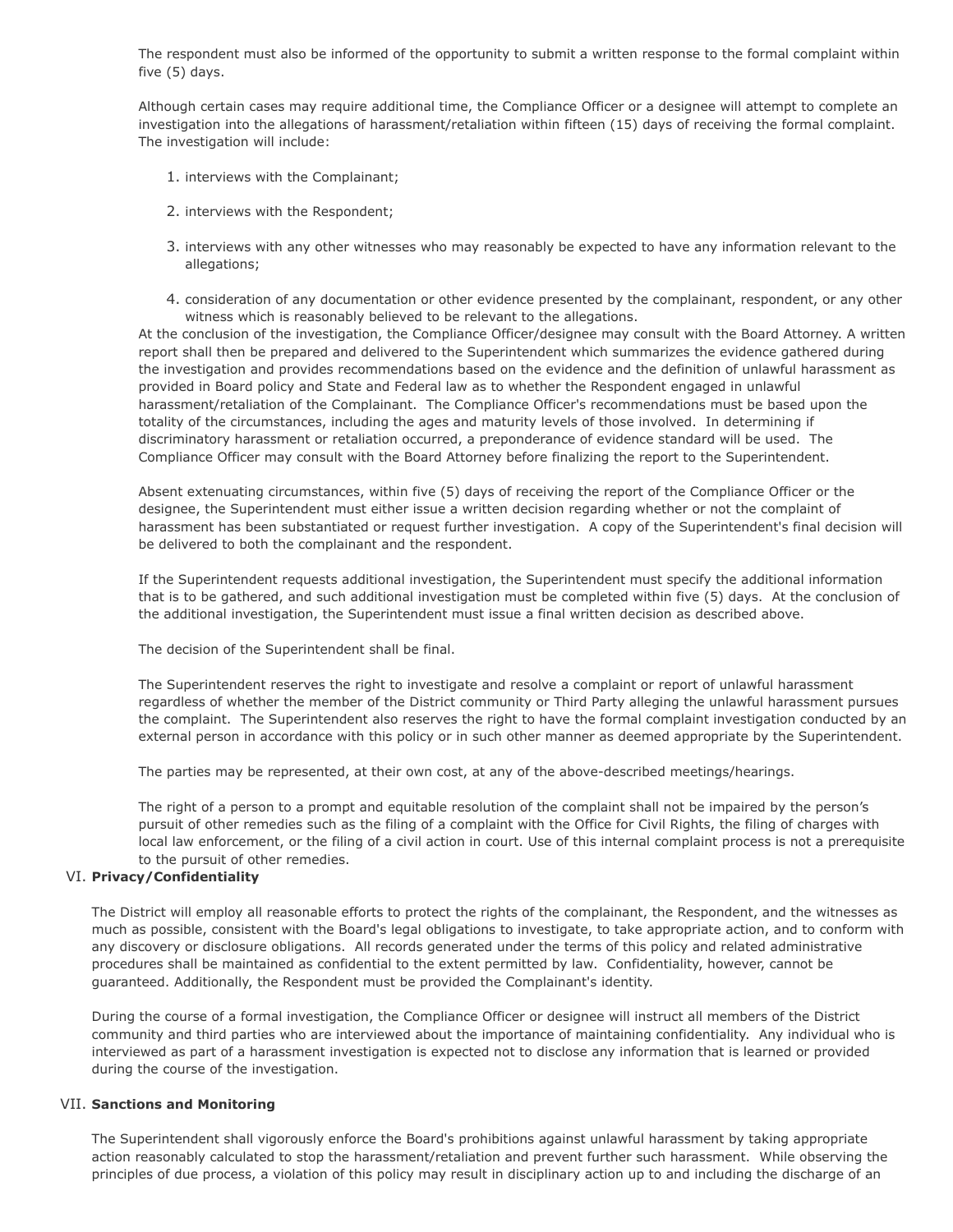employee or the suspension/expulsion of a student. All disciplinary action will be taken in accordance with applicable State law and the terms of the relevant collective bargaining agreement(s). When imposing discipline, the Superintendent shall consider the totality of the circumstances involved in the matter, including the ages and maturity levels of those involved. In those cases where unlawful harassment is not substantiated, the Superintendent may consider whether the alleged conduct nevertheless warrants discipline in accordance with other Board policies, consistent with the terms of the relevant collective bargaining agreement(s).

Where the Superintendent becomes aware that a prior remedial action has been taken against a member of the District community, all subsequent sanctions imposed by the Board and/or Superintendent shall be reasonably calculated to end such conduct, prevent its reoccurrence, and remedy its effects.

# VIII. **Retaliation**

Retaliation against a person who makes a report or files a complaint alleging unlawful harassment/retaliation or participates as a witness in an investigation is prohibited. Neither the Board nor any other person may intimidate, threaten, coerce or interfere with any individual because the person opposed any act or practice made unlawful by any Federal or State civil rights law, or because that individual made a report, formal complaint, testified, assisted or participated or refused to participate in any manner in an investigation, proceeding, or hearing under those laws and/or this policy, or because that individual exercised, enjoyed, aided or encouraged any other person in the exercise or enjoyment of any right granted or protected by those laws and/or this policy.

Retaliation against a person for making a report of discrimination, filing a formal complaint, or participating in an investigation or meeting is a serious violation of this policy that can result in imposition of disciplinary sanctions/consequences and/or other appropriate remedies.

Formal complaints alleging retaliation may be filed according to the internal complaint process set forth above.

The exercise of rights protected under the First Amendment of the United States Constitution does not constitute retaliation prohibited under this policy.

### IX. **Allegations Constituting Criminal Conduct: Child Abuse/Sexual Misconduct**

State law requires any teacher or school employee who knows or suspects that a child under the age of eighteen (18) is a victim of child abuse or neglect to immediately report that knowledge or suspicion to the Department of Children and Family Services. If, during the course of a harassment investigation, the Compliance Officer or a designee has reason to believe or suspect that the alleged conduct reasonably indicates abuse or neglect of the complainant, a report of such knowledge must be made in accordance with State law and Board policy.

If the Compliance Officer or a designee has reason to believe that the complainant has been the victim of criminal conduct as defined under Florida law, such knowledge should be reported to local law enforcement.

Any reports made to the local child protection service or to local law enforcement shall not terminate the Compliance Officer's or a designee's obligation and responsibility to continue to investigate a complaint of harassment. While the Compliance Officers or a designee may work cooperatively with outside agencies to conduct concurrent investigations, in no event shall the harassment investigation be inhibited by the involvement of outside agencies without good cause after consultation with the Superintendent.

# X. **Mandatory Reporting of Misconduct by Certificated Employees**

The Superintendent is required by State law and Board Policy 8141 to report alleged misconduct by certificated employees of the District that affects the health, safety, or welfare of a student. In accordance with Board policy and State law, the Superintendent shall investigate each allegation of such conduct and, if confirmed, shall report such misconduct pursuant to Policy 8141.

#### XI. **Education and Training**

In support of this policy, the Board promotes preventative educational measures to create greater awareness of unlawful discriminatory practices. The Superintendent or designee shall provide appropriate information to all members of the District community related to the implementation of this policy and shall provide training for District students and staff where appropriate. All training, as well as all information provided regarding this policy and harassment in general, will be age and content appropriate.

#### XII. **Retention of Investigatory Records and Materials**

The Compliance Officer(s) is responsible for overseeing retention of all records that must be maintained pursuant to this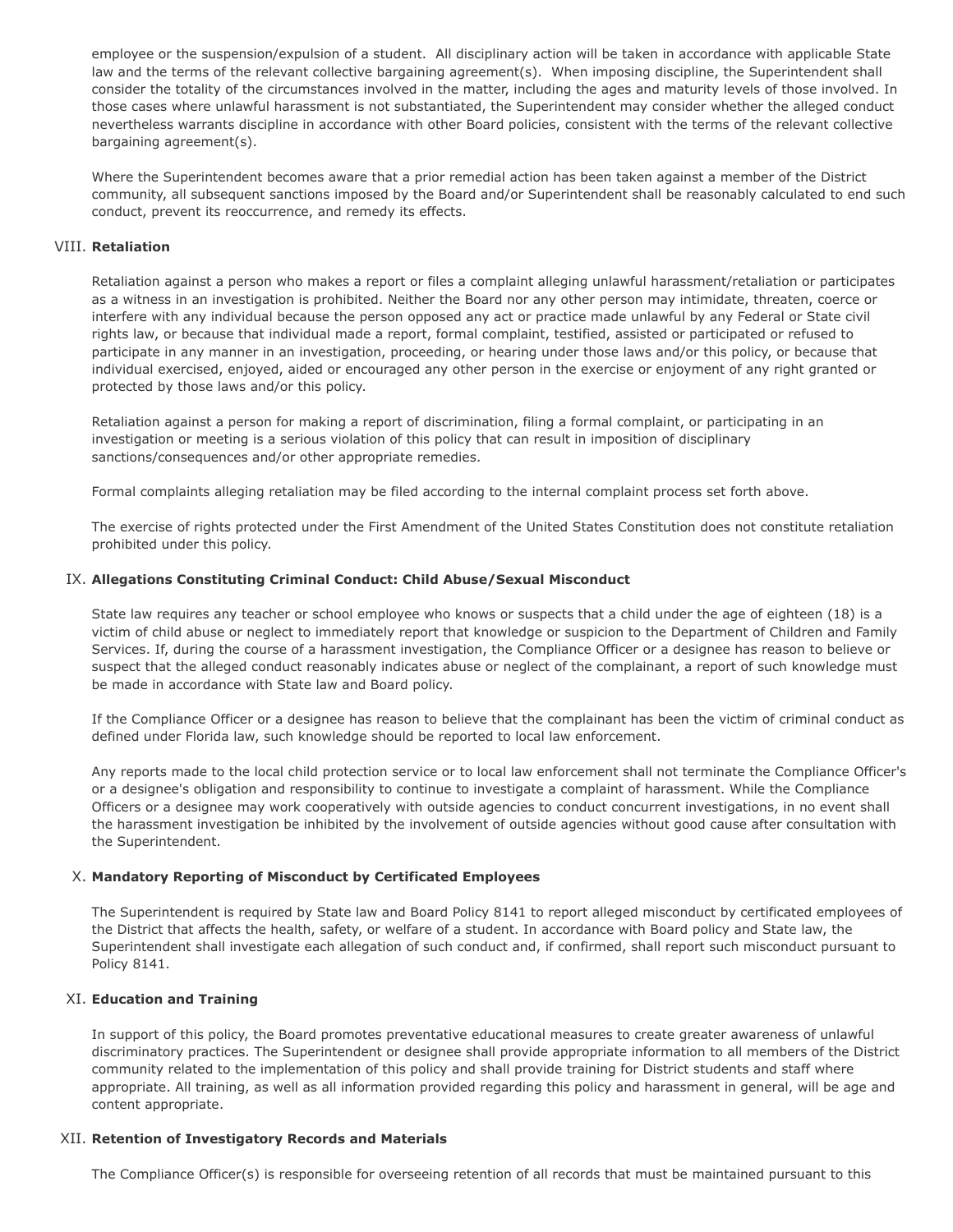policy. All individuals charged with conducting investigations under this policy shall retain all information, documents, electronically stored information ("ESI"), and electronic media (as defined in Policy 8315) created and received as part of an investigation.

The information, documents, ESI, and electronic media (as defined in Policy 8315) retained may include public records and records exempt from disclosure under Federal and/or State law (e.g., student records).

The information, documents, ESI, and electronic media (as defined in Policy 8315) created or received as part of an investigation shall be retained in accordance with Policy 8310, Policy 8315, Policy 8320, and Policy 8330 for not less than three (3) years, but longer if required by the District's records retention schedule.

Revised 3/1/11 Revised 10/15/13 Revised 4/5/16 Revised 8/7/18 Revised 7/7/20 Revised 7/27/21

# **© Neola 2021**

Legal **[F.S. 110.1221](http://www.leg.state.fl.us/STATUTES/index.cfm?App_mode=Display_Statute&Search_String=&URL=0100-0199/0110/Sections/0110.1221.html)** [F.S. 250.481](http://www.leg.state.fl.us/STATUTES/index.cfm?App_mode=Display_Statute&Search_String=&URL=0200-0299/0250/Sections/0250.481.html) [F.S. 760.01](http://www.leg.state.fl.us/STATUTES/index.cfm?App_mode=Display_Statute&Search_String=&URL=0700-0799/0760/Sections/0760.01.html) [F.S. 760.10](http://www.leg.state.fl.us/STATUTES/index.cfm?App_mode=Display_Statute&Search_String=&URL=0700-0799/0760/Sections/0760.10.html) [F.S. 784.049](http://www.leg.state.fl.us/STATUTES/index.cfm?App_mode=Display_Statute&Search_String=&URL=0700-0799/0784/Sections/0784.049.html) [F.S. 1000.05](http://www.leg.state.fl.us/STATUTES/index.cfm?App_mode=Display_Statute&Search_String=&URL=1000-1099/1000/Sections/1000.05.html) [F.S. 1006.07](http://www.leg.state.fl.us/STATUTES/index.cfm?App_mode=Display_Statute&Search_String=&URL=1000-1099/1006/Sections/1006.07.html) [20 U.S.C. 1400 et seq., The Individuals with Disabilities Improvement Act of 2004, as](http://uscode.house.gov/view.xhtml?req=(title:20%20section:1400%20edition:prelim)%20OR%20(granuleid:USC-prelim-title20-section1400)&f=treesort&edition=prelim&num=0&jumpTo=true) amended (commonly known as the Individuals with Disabilities Act) 20 [U.S.C.](http://uscode.house.gov/view.xhtml?req=(title:20%20section:1681%20edition:prelim)%20OR%20(granuleid:USC-prelim-title20-section1681)&f=treesort&edition=prelim&num=0&jumpTo=true) 1681 et seq. 29 U.S.C. 621 et [seq., Age Discrimination in Employment Act of 1967](http://uscode.house.gov/view.xhtml?req=(title:29%20section:621%20edition:prelim)%20OR%20(granuleid:USC-prelim-title29-section621)&f=treesort&edition=prelim&num=0&jumpTo=true) 29 U.S.C. [794, Rehabilitation Act of 1973](http://uscode.house.gov/view.xhtml?req=(title:29%20section:794%20edition:prelim)%20OR%20(granuleid:USC-prelim-title29-section794)&f=treesort&edition=prelim&num=0&jumpTo=true) [29 C.F.R. Part 1635](http://www.ecfr.gov/cgi-bin/text-idx?SID=ce9cac5d50e5ddb9f7ac8d975762770d&mc=true&node=pt29.4.1635&rgn=div5) [29 U.S.C. 6101, The Age Discrimination Act of 1975](https://www.dol.gov/oasam/regs/statutes/age_act.htm)

[38 U.S.C. 4301 et seq., The Uniformed Services Employment and Reemployment Rights Act](http://uscode.house.gov/view.xhtml?req=(title:38%20section:4301%20edition:prelim)%20OR%20(granuleid:USC-prelim-title38-section4301)&f=treesort&edition=prelim&num=0&jumpTo=true)

42 U.S.C. 12101 et [seq., Americans with Disabilities Act of 1990, as amended](http://uscode.house.gov/view.xhtml?req=(title:42%20section:12101%20edition:prelim)%20OR%20(granuleid:USC-prelim-title42-section12101)&f=treesort&edition=prelim&num=0&jumpTo=true)

- 42 [U.S.C.](http://uscode.house.gov/view.xhtml?req=(title:42%20section:2000d%20edition:prelim)%20OR%20(granuleid:USC-prelim-title42-section2000d)&f=treesort&edition=prelim&num=0&jumpTo=true) 2000d et seq.
- 42 [U.S.C.](http://uscode.house.gov/view.xhtml?req=(title:42%20section:2000e%20edition:prelim)%20OR%20(granuleid:USC-prelim-title42-section2000e)&f=treesort&edition=prelim&num=0&jumpTo=true) 2000e et seq.
- 42 [U.S.C.](http://uscode.house.gov/view.xhtml?req=(title:42%20section:1983%20edition:prelim)%20OR%20(granuleid:USC-prelim-title42-section1983)&f=treesort&edition=prelim&num=0&jumpTo=true) 1983
- [42 U.S.C. 2000ff et seq., The Genetic Information Nondiscrimination Act](http://uscode.house.gov/view.xhtml?req=(title:42%20section:2000ff%20edition:prelim)%20OR%20(granuleid:USC-prelim-title42-section2000ff)&f=treesort&edition=prelim&num=0&jumpTo=true)